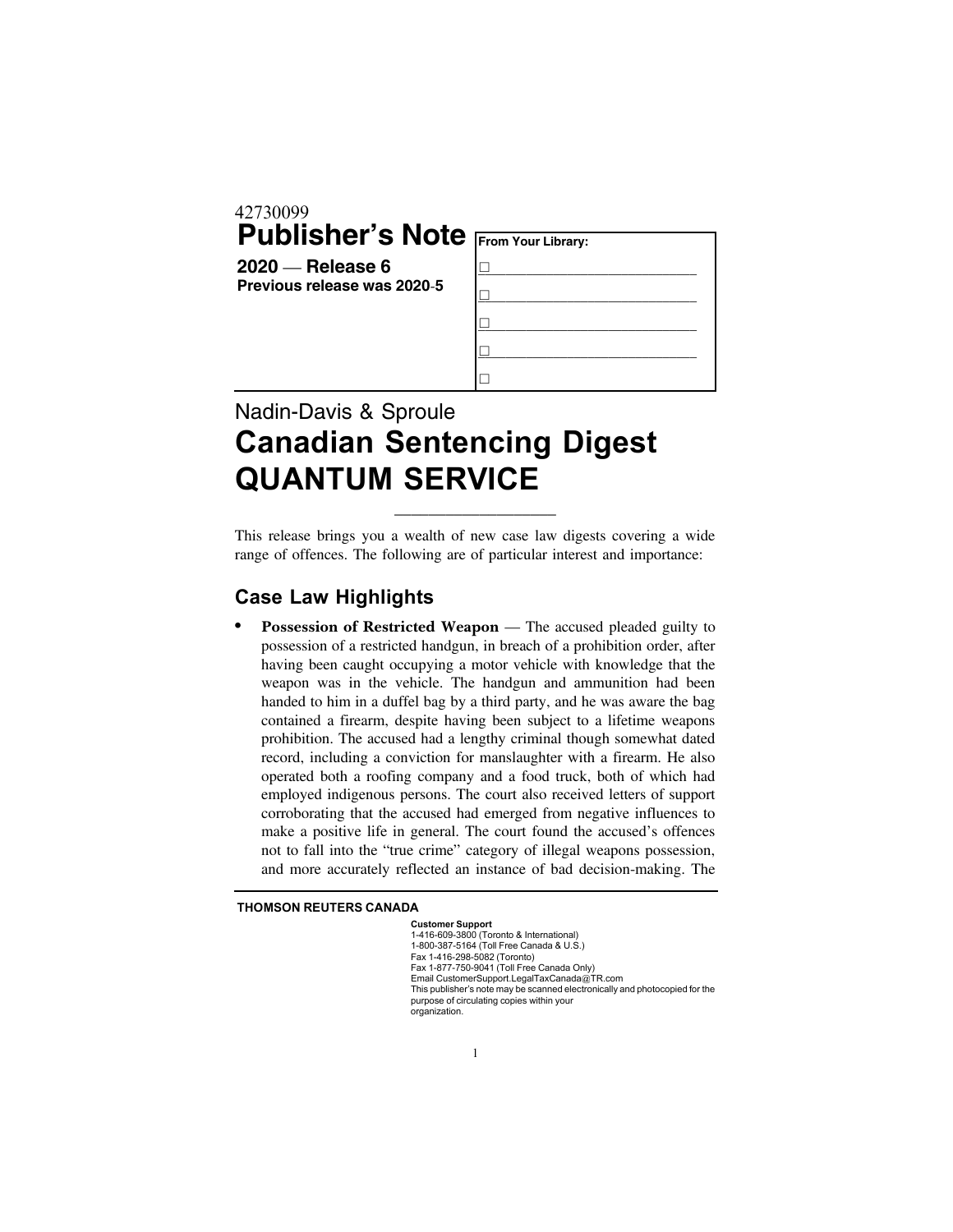court deemed appropriate an 18-month sentence of conditional imprisonment for possession, a concurrent 18 months' conditional imprisonment for being an occupant in a vehicle knowing of the weapon's presence, and six months' conditional imprisonment for breach of the prohibition order: *R. v. Buffalo*, 2020 ABQB 41, 2020 CarswellAlta 97 (Alta. Q.B.).

- . **Obtaining a Material Benefit from Sexual Services** The 30 year-old first offender was convicted of two counts of human trafficking and one count of receiving a material benefit thence, as well as two counts of breach of recognizance. The accused had used coercion, manipulation and deception to control and exploit two young women, the younger of whom was 18 years old, and had kept thousands of dollars they had earned. The court viewed as mitigating factors the accused's lack of a criminal record, his relative youth, his good family support, his education and work history, his positive pre-sentence report, and his remorse. Aggravating factors included his extensive use of verbal abuse, emotional manipulation and occasional physical violence, as well as the high percentage, nearly 80%, of the victims' earnings he had kept. The court viewed a proportional sentence to be four years for trafficking of the younger victim, 659 days consecutive for trafficking the older victim, and three years concurrent for receiving a material benefit, plus thirty days concurrent for each breach of recognizance. Based on the totality principle, the court then reduced the sentence to six years less credit for pre-trial custody. The accused also successfully challenged the mandatory-minimum sentence of four years with respect to trafficking in the younger victim, as the court found to have existed a reasonable hypothetical where the sentence would be grossly and unjustifiably disproportionate: *R. v. Reginald Louis Jean*, 2020 ONSC 624, 2020 CarswellOnt 82 (Ont. S.C.).
- Armed Robbery The accused pleaded guilty to seven counts of armed robbery, three counts of use of an imitation firearm, two counts of theft not exceeding \$5,000, and assault. After a mid-life divorce, the accused had become a crack addict, lost his employment, spent all his savings and turned to crime to satisfy his addiction — over the span of four years, he used the imitation firearm to hold up pedestrians, though three of those years involved a lengthy period of rehabilitation between two sprees of armed robberies. The accused demonstrated remorse and had no criminal record, and he made attempts to address his addiction. The trial judge imposed an eight-year total sentence, which the accused appealed. The Court of Appeal found the sentence to be unduly harsh and excessive — the appellate court substituted two years' imprisonment for the earlier spree plus one year, concurrent for the imitation firearm use; and, consecutive to those, two years for the later spree, and six months